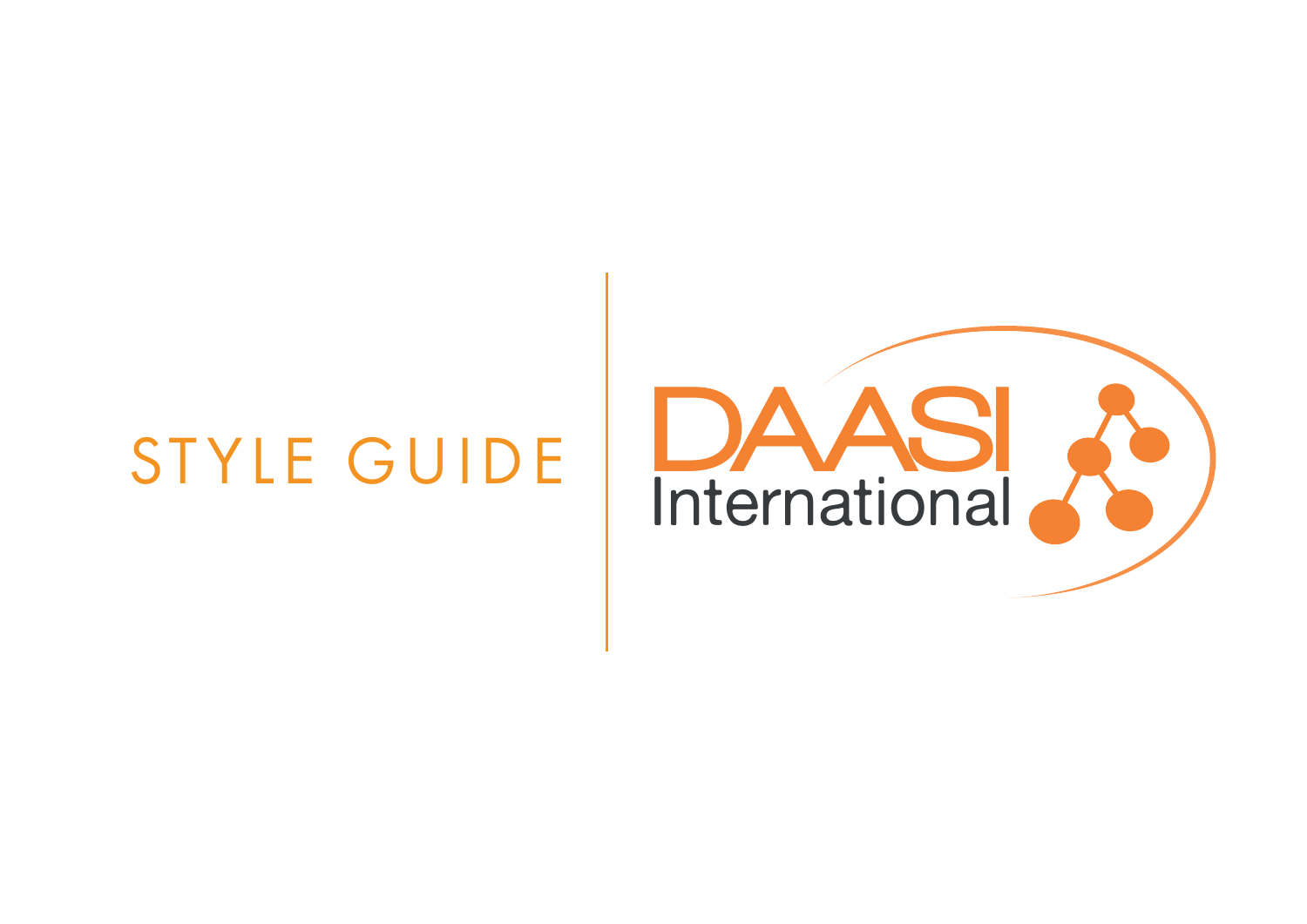# TABLE OF CONTENTS

| GENERAL INFORMATION 3    |
|--------------------------|
|                          |
|                          |
|                          |
| PRODUCT LOGO 8           |
| COLOUR PALETTE 10        |
| COLOUR PALETTE didmos 11 |
|                          |
|                          |
|                          |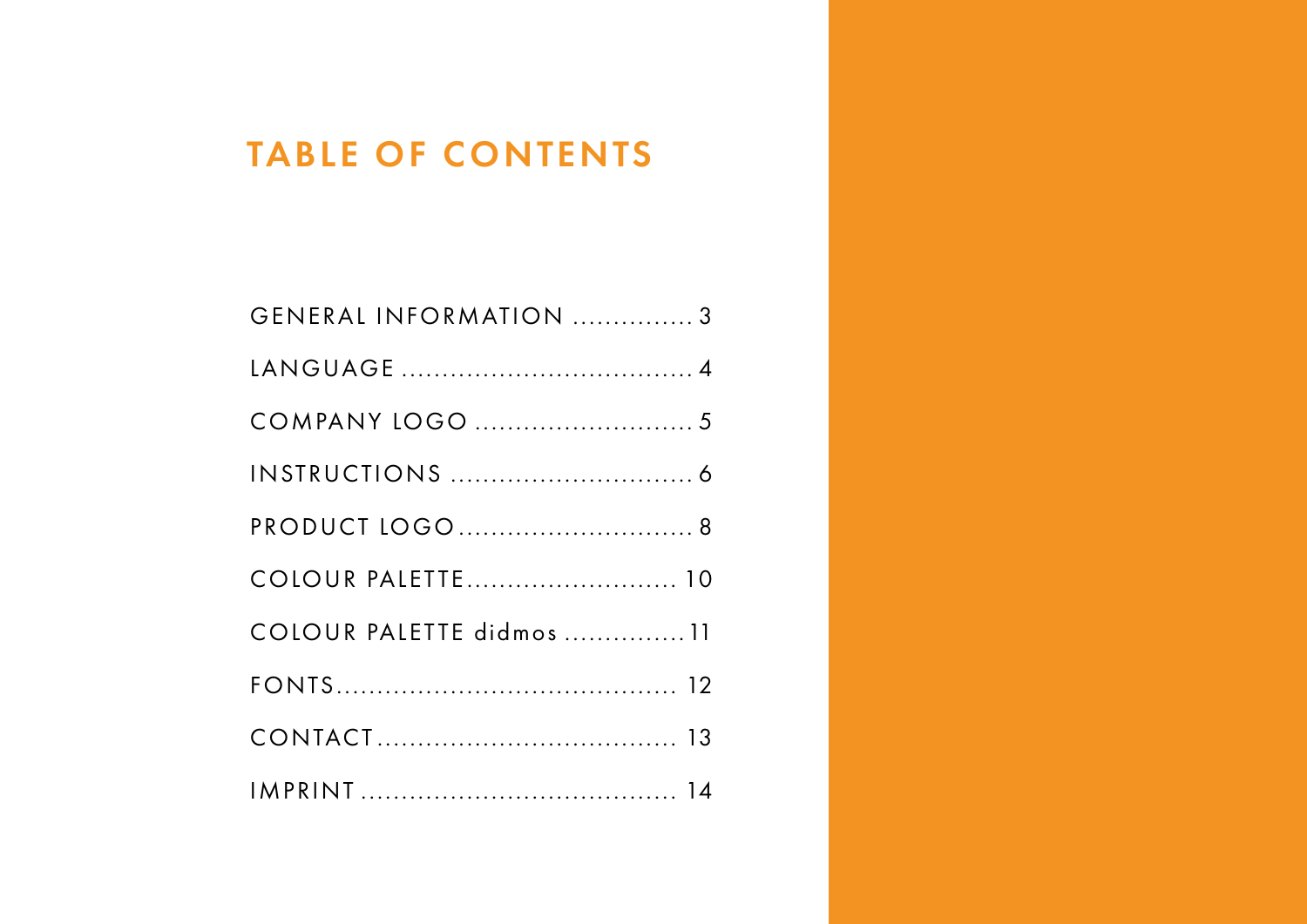#### <span id="page-2-0"></span>GENERAL INFORMATIONEN

DAASI International is expert for (federated) Identity & Access Management with open source technology. Ever since it was founded in 2000, the IT service provider based in Tübingen deals with identity management, access control, and directory technology for universities, public institutions, and private companies. Moreover, DAASI International is an active member of the Digital Humanities community, here we participate in national as well as international research projects, such as digital research infrastructures like DARIAH-DE. The service portfolio of DAASI International comprises consulting, support, hosting, software development, as well as trainings.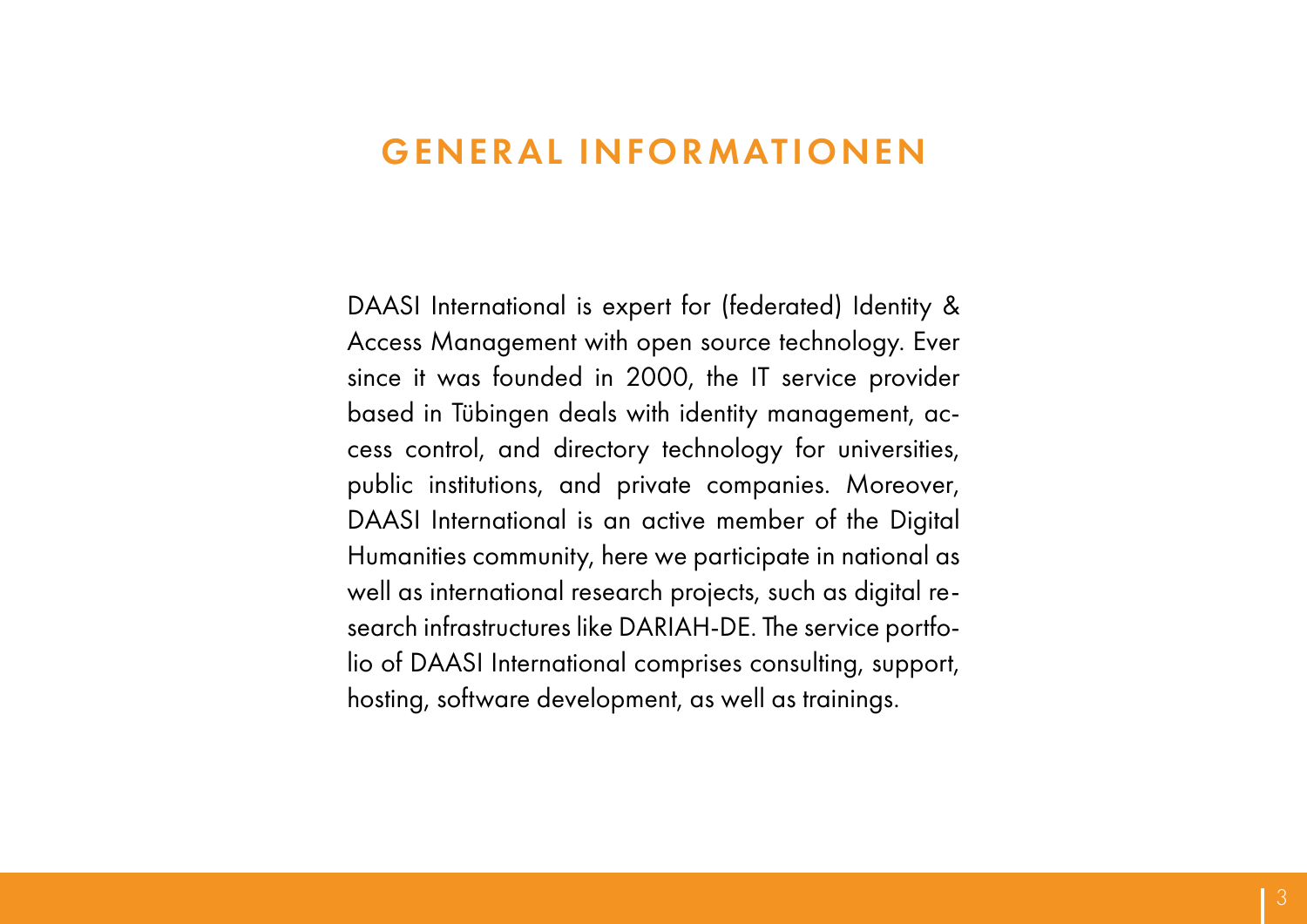#### CORRECT LANGUAGE

#### <span id="page-3-0"></span>DAASI International

The company name, DAASI International, is capitalised and consists of two words. The short form, DAASI without International is not permitted for use.

#### didmos

The brand name didmos is always written in minuscules (lower case), even at the beginning of sentences.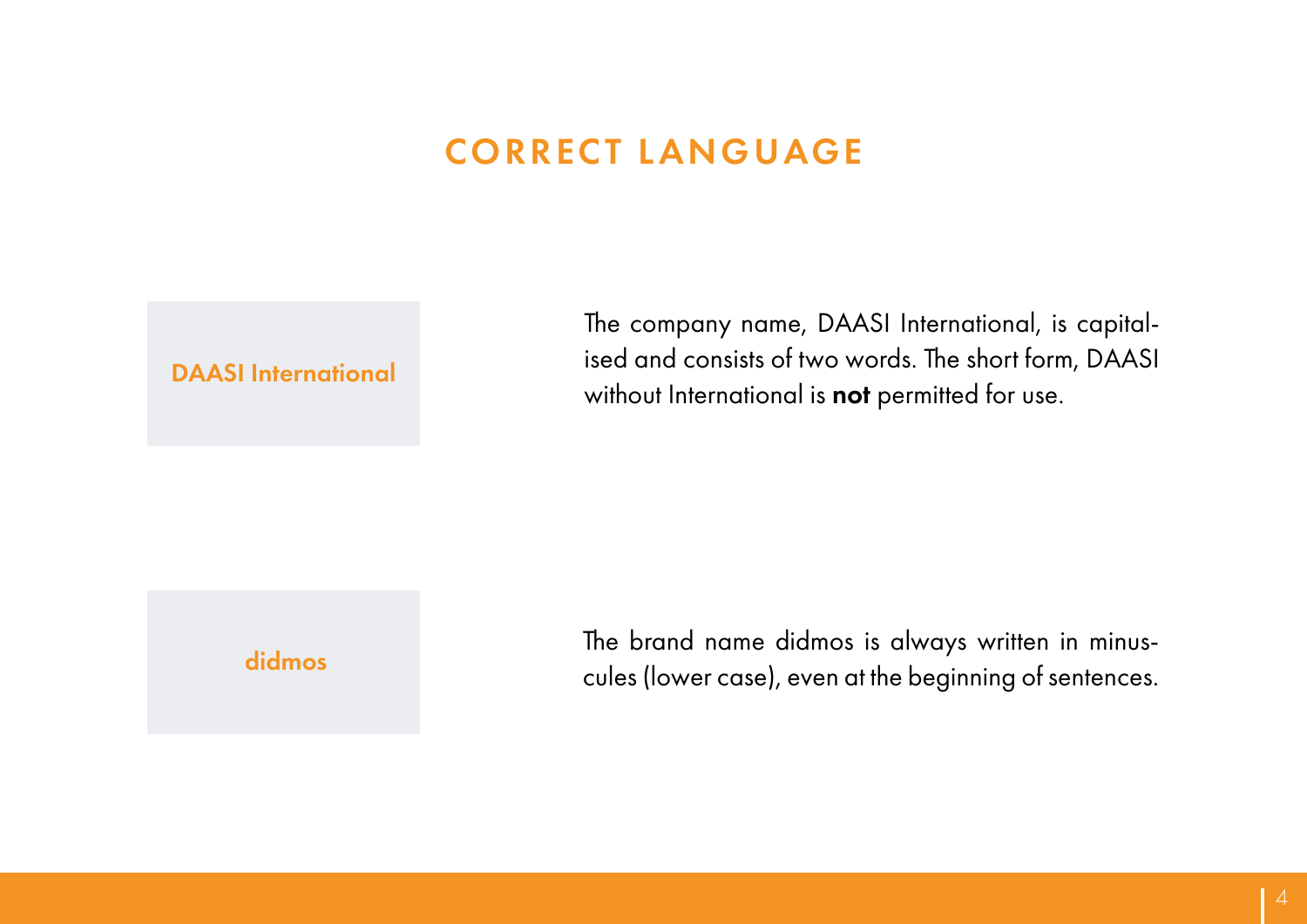# COMPANY LOGO

<span id="page-4-0"></span>



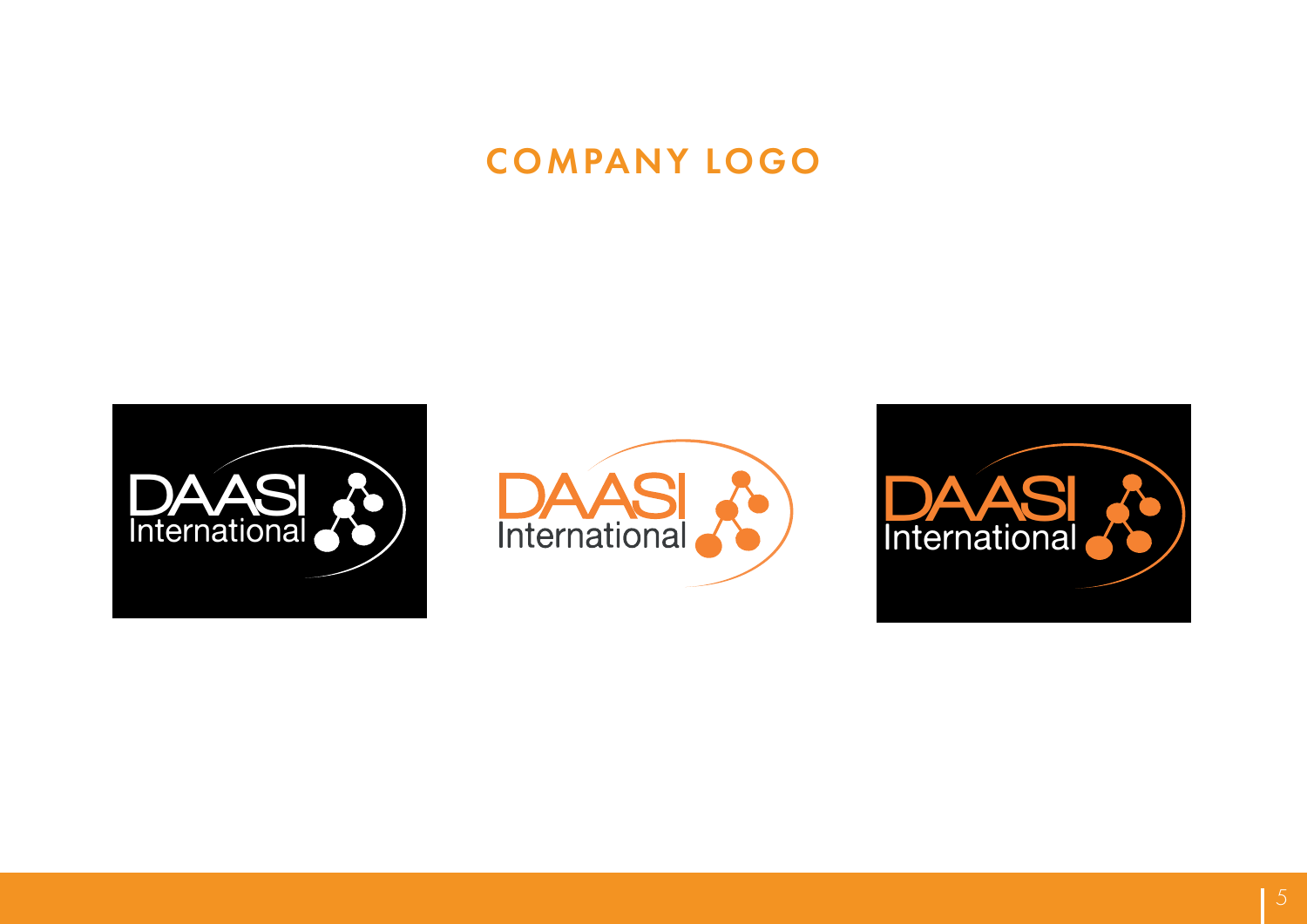#### COMPANY LOGO – PROPER USE

<span id="page-5-0"></span>The logo conists of a **word mark** ( $n$  DAASI International"), a design mark (directory tree), and an arc, which completes the logo. The aspect ratio of the logo equals approximately 2:1 (2.1:1).

A colour-matched protective zone must be maintained around the logo, which contains neither image nor text elements. The size of this protective zone depends on the size of the logo, but must be at least 5% of the logo, in height and width. For example, if the logo has a size of 470 x 215 pixels, the space to the left and right of the next element should be at least 24 pixels, and at least 11 pixels at the top and bottom.



5% protective zone in red, aspect ratio 2:1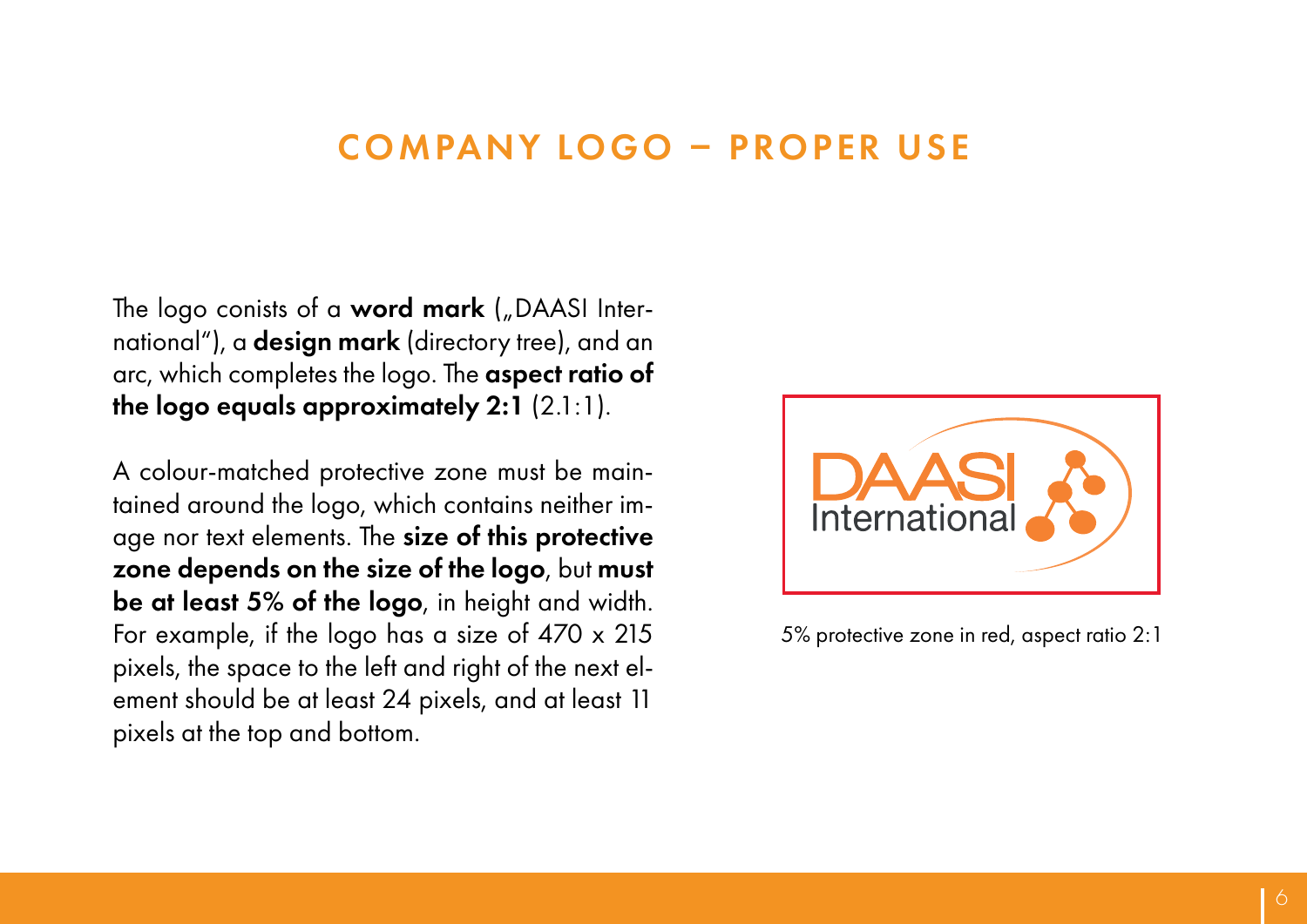#### COMPANY LOGO – ILLICIT USE







In principle, the DAASI International logo is to be used on a white background; the only potential exception is a black background in special use cases.

The colours of the logo are orange and dark grey, although only the word "International" is actually grey. Reversing the colours ("DAASI" in grey) is not permitted.

It is only allowed to use the complete logo, this means text mark, design mark, and arc.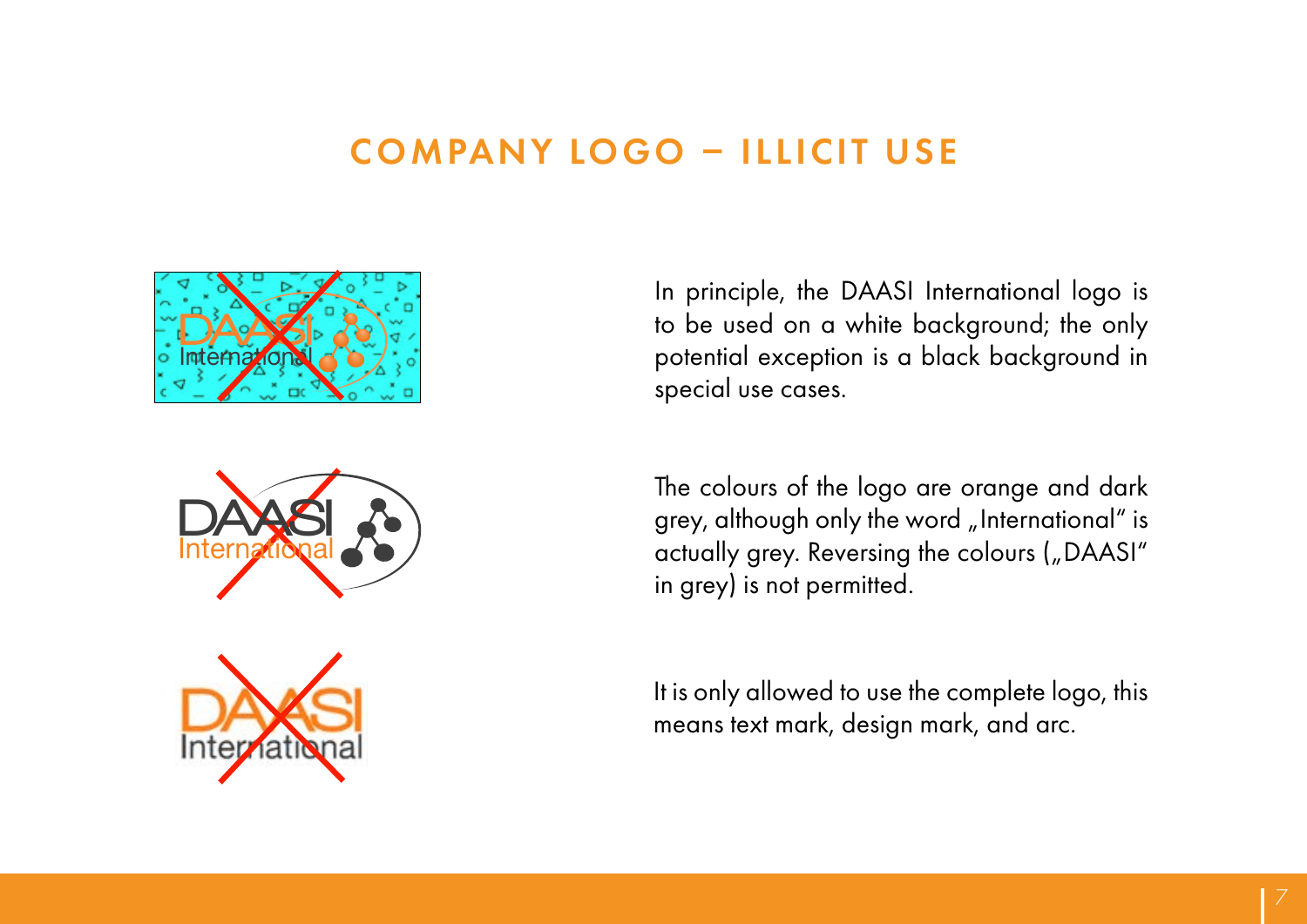#### PRODUCT LOGO – didmos

<span id="page-7-0"></span>The aspect ratio of the didmos logo is the same as that of the company logo, at 2:1.



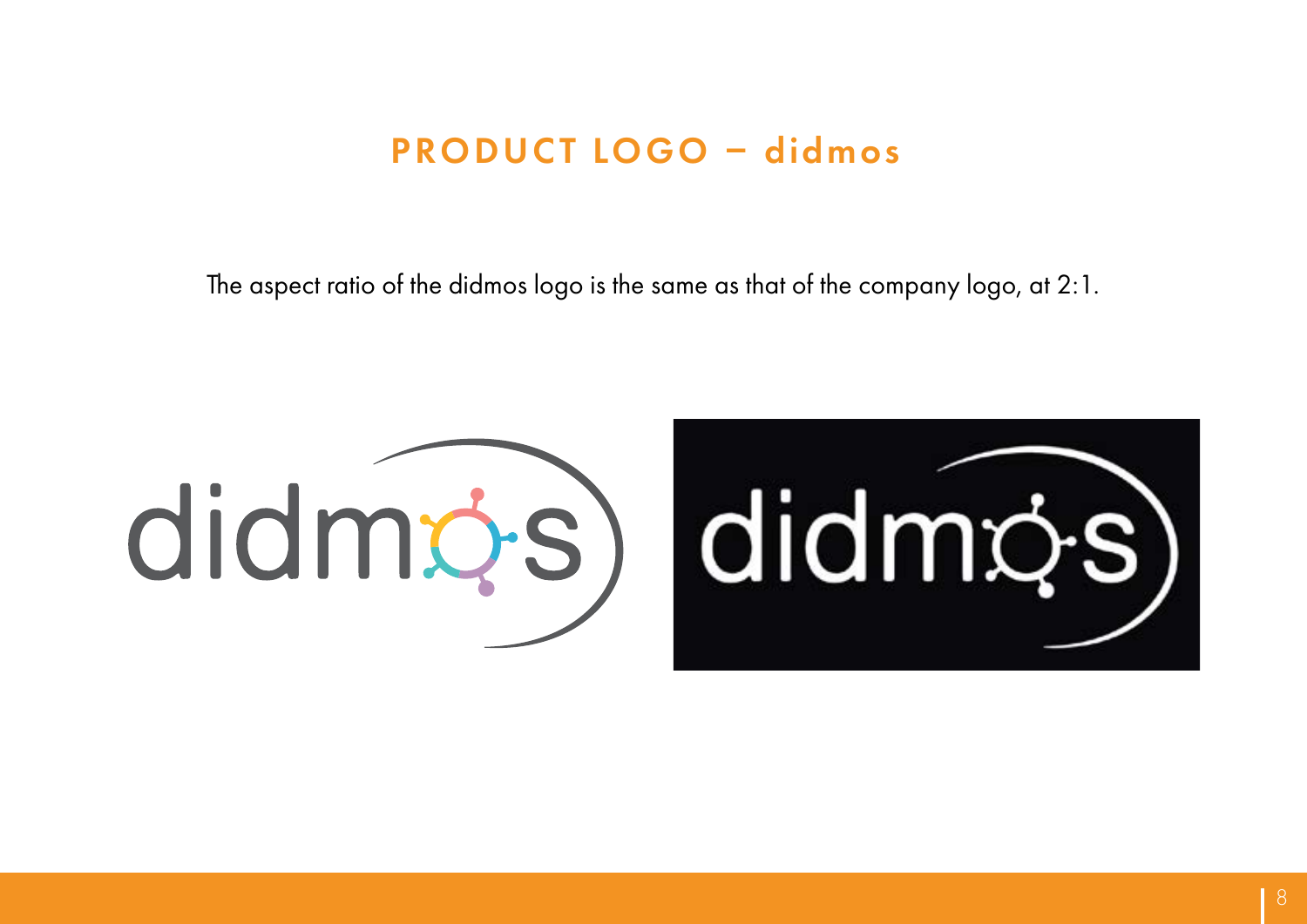#### didmos Module Icons



Pwd-Synchroniser



The icons of the single modules are set in a square shape. The same goes for the design mark of didmos itself.



ETL-Flow



Provisioner



Core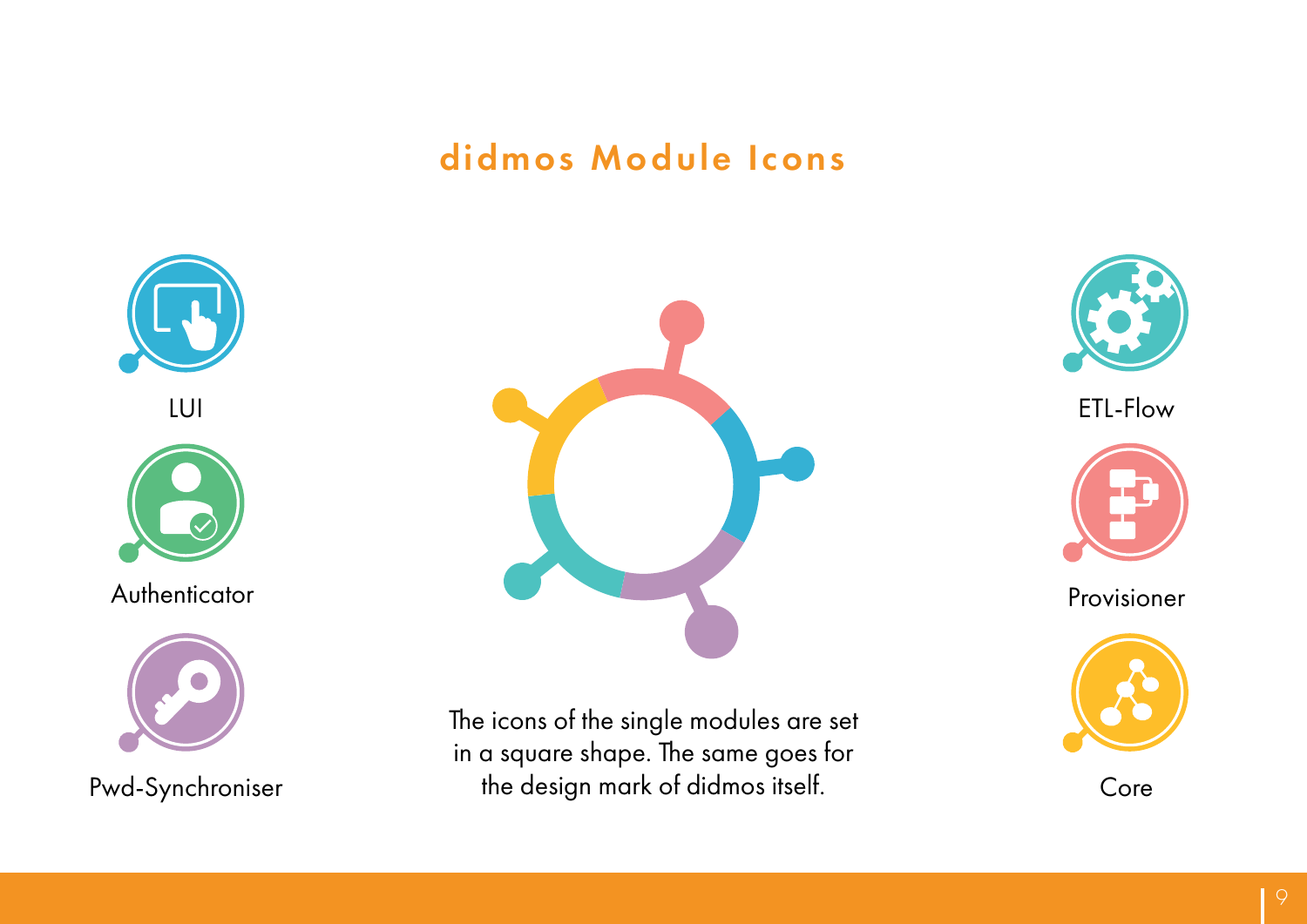# COLOUR PALETTE

<span id="page-9-0"></span>

|             | ORANGE     | <b>DARK GREY</b> | LIGHT GREY  | <b>BLACK</b> |
|-------------|------------|------------------|-------------|--------------|
| <b>Hex</b>  | #FF7F18    | #505050          | #F1F2F5     | #000000      |
| <b>CMYK</b> | 0 50 91 0  | 00069            | 2104        | 000 100      |
| <b>RGB</b>  | 243 147 34 | 80 80 80         | 241 242 245 | $000$        |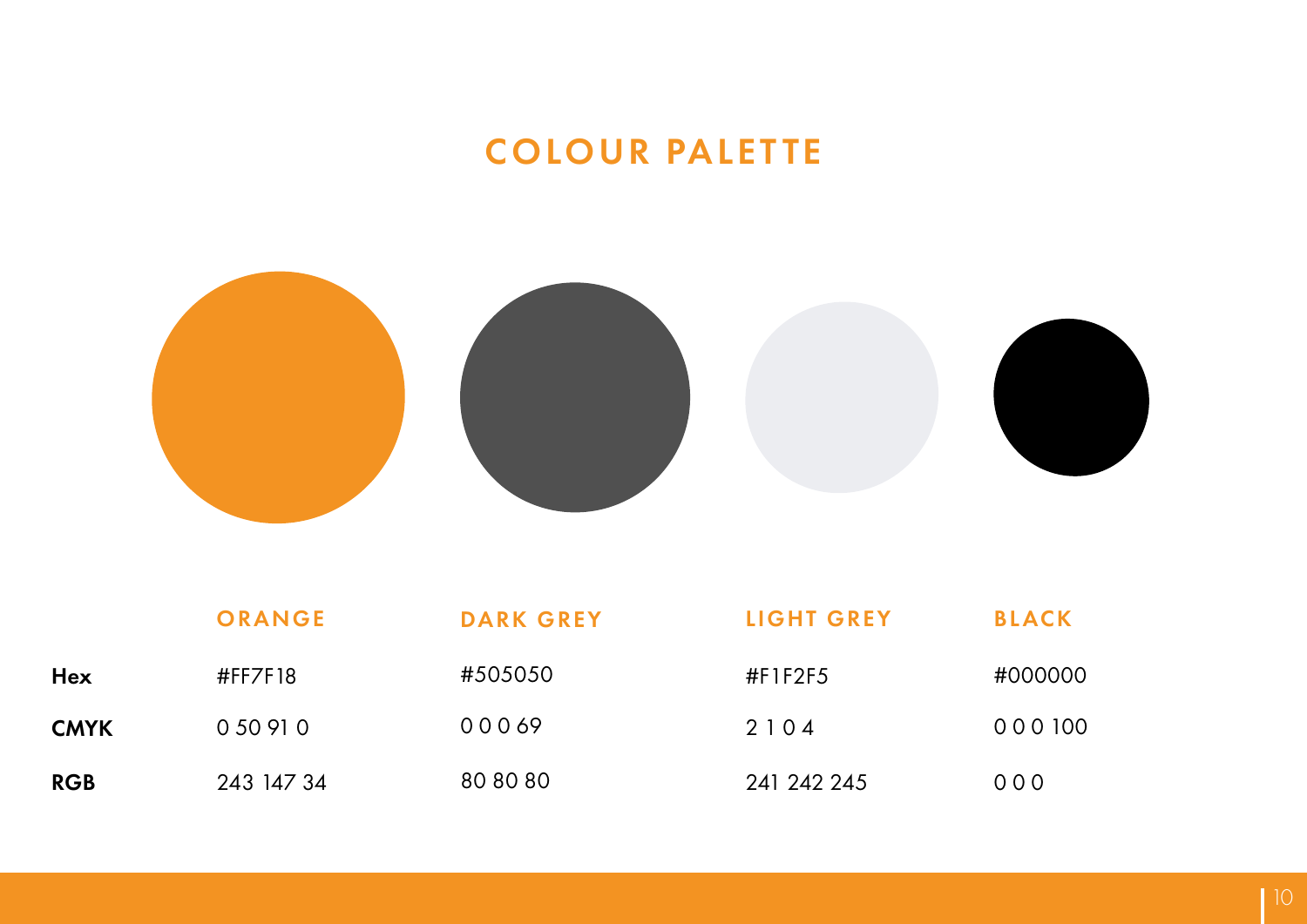#### COLOUR PALETTE: didmos

<span id="page-10-0"></span>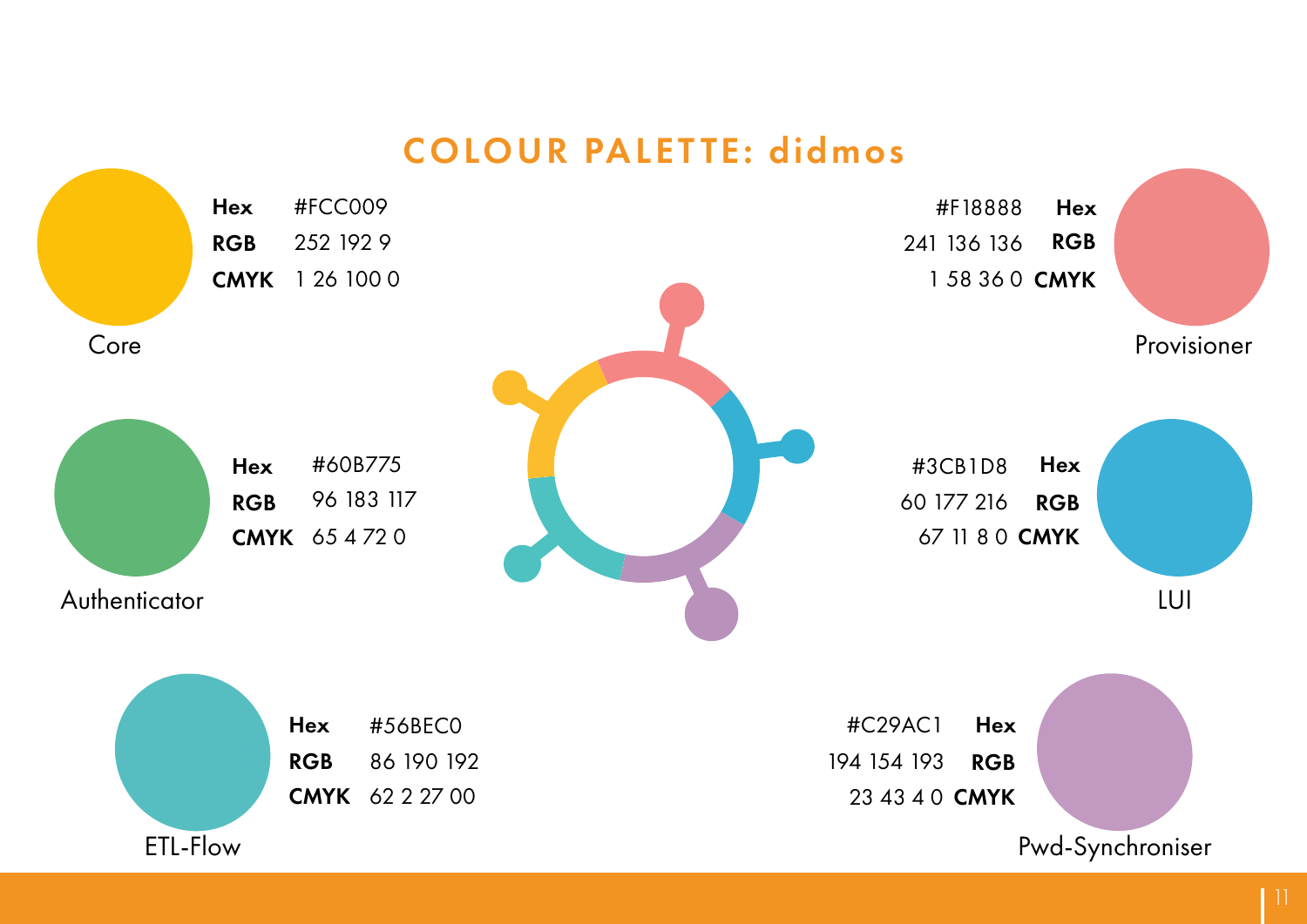# FONTS

<span id="page-11-0"></span>

DAASI International uses for all its texts the two fonts Arial (online) or Futura (print).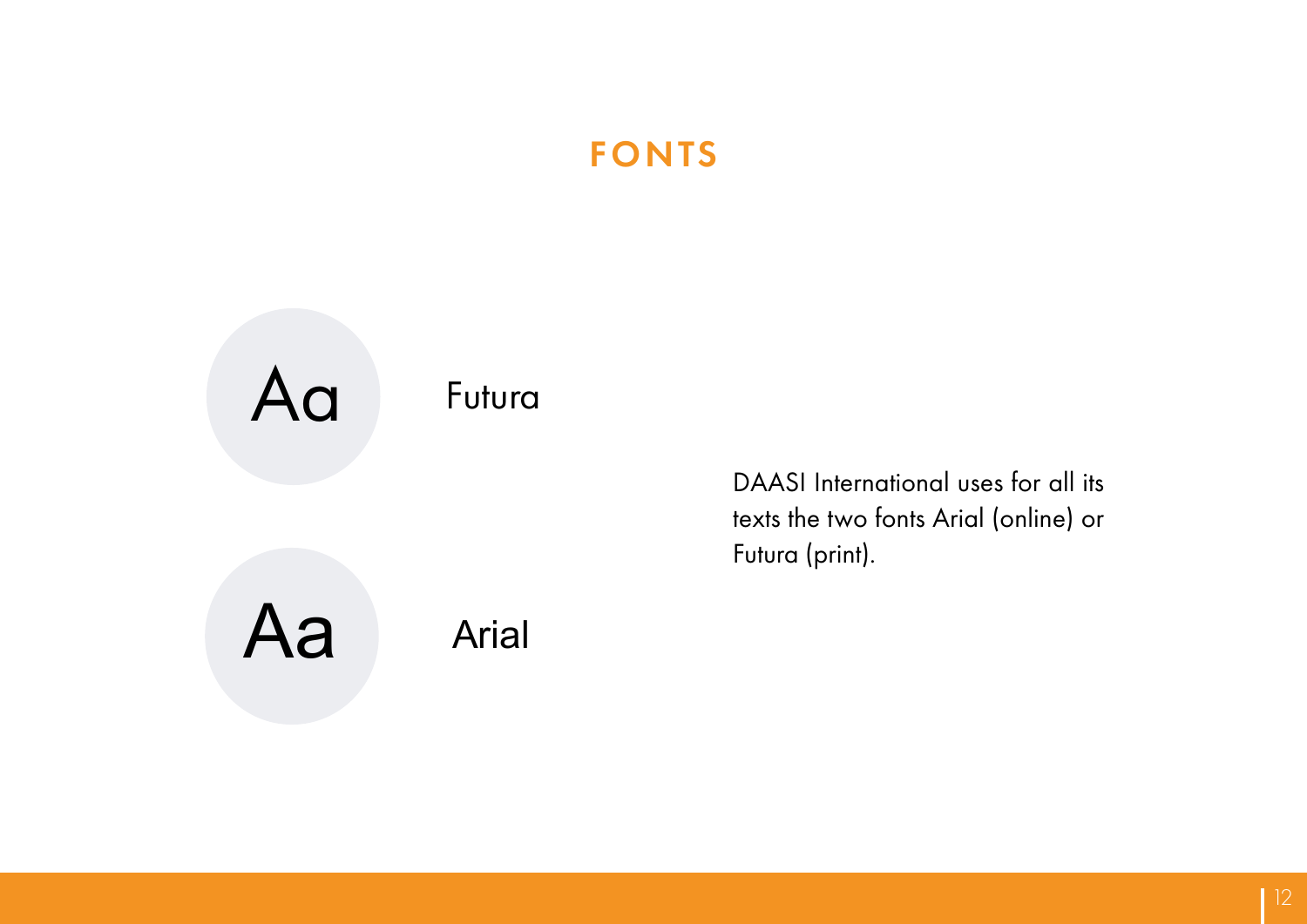<span id="page-12-0"></span>

#### CONTACT

Jennifer Vosseler Head of Marketing

marketing@daasi.de +49 7071 / 407 109-4